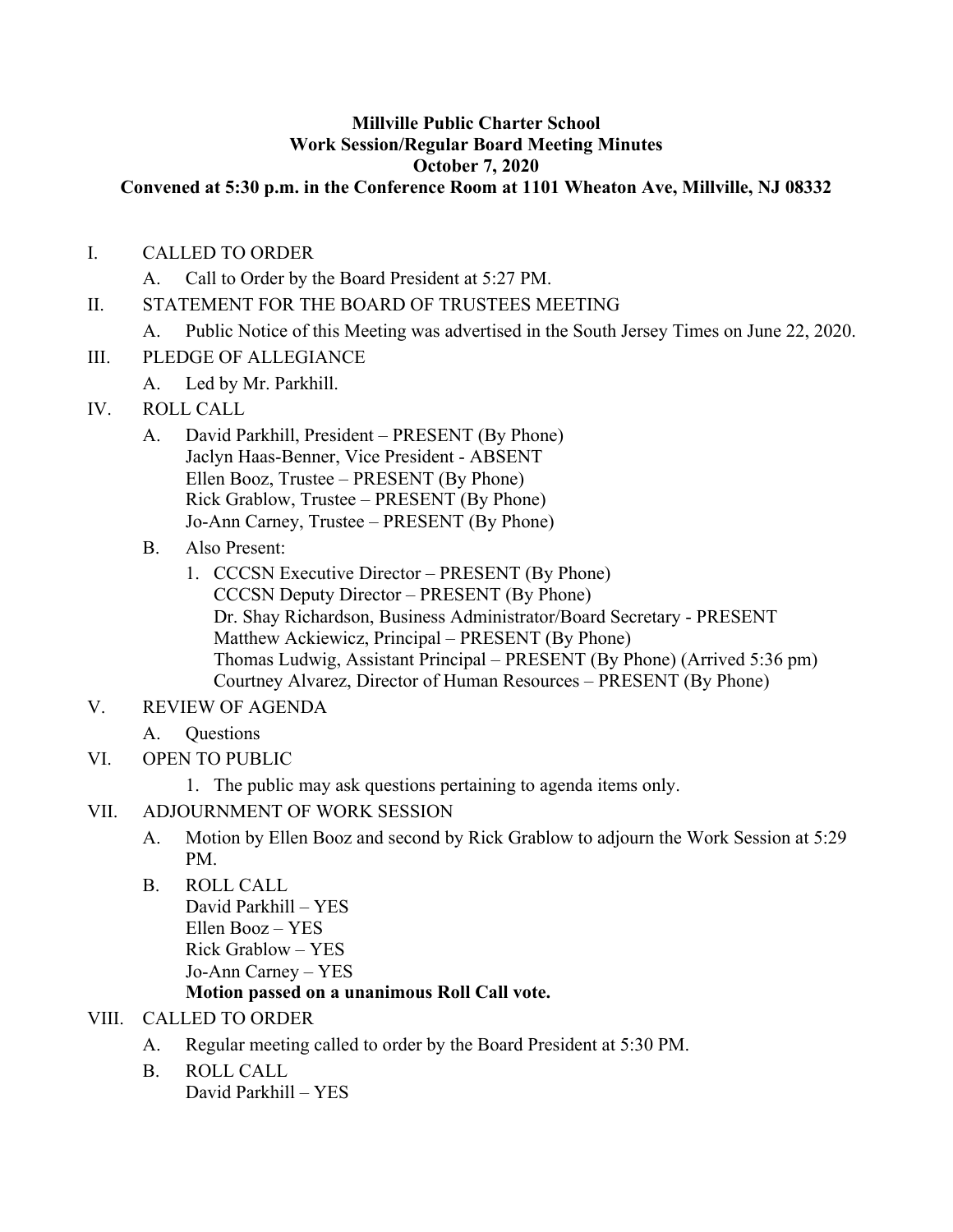Ellen Booz – YES Rick Grablow – YES Jo-Ann Carney – YES

## **Motion passed on a unanimous Roll Call vote.**

- IX. EXECUTIVE SESSION None at this time.
- X. OPEN TO PUBLIC
	- 1. The public may ask questions pertaining to agenda items only.
- XI. APPROVE MINUTES
	- A. Motion by Jo-Ann Carney and second by David Parkhill to approve the Minutes of the Regular meeting held on September 9, 2020. (Backup M-1)
	- B. ROLL CALL David Parkhill – YES Ellen Booz – YES Rick Grablow – YES Jo-Ann Carney – YES **Motion passed on a unanimous Roll Call vote.**
- XII. OLD BUSINESS None at this time.
- XIII. FINANCE
	- A. Motion by David Parkhill and second by Jo-Ann Carney to approve items #1 through #17 under Finance.
		- 1. Recommend approval of line item transfers for the Month of September 2020. (Backup L-1)
		- 2. Recommend the approval of the Board Secretary's Reports in accordance with 18A: 17-36 and 18A: 17-9 for the month of September 2020. The Board Secretary certifies that no line item account has been over expended in violation of N.J.A.C. 6A: 23A - 16.10(c) 3 and that sufficient funds are available to meet the district's financial obligations for the remainder of the fiscal year which the board is now certifying. (Backup L-2)
		- 3. Recommend the approval of the Treasurer's Report in accordance with 18A: 17-36 and 18A: 17-9 for the month of September 2020. The Treasurer's Report and the Secretary's Reports are in agreement for the month of September 2020.(Backup L-3)
		- 4. Recommend approval of the bills list as attached (Backup L-4): September 1, 2020 - September 30, 2020 - \$291,102.68
		- 5. Recommend approval of the following payrolls (Backup L-5): September 15, 2020 - \$81,753.86 September 30, 2020 - \$77,480.21
		- 6. Approve the Board of Education Certification pursuant to N.J.A.C. 6A:23A-16.10(c) 3, we certify that after review of the secretary's monthly financial reports (appropriations section) and upon consultation with the appropriate district officials, that to the best of our knowledge, no major account or fund has been over expended and that sufficient funds are available to meet the district's financial obligations for the remainder of the fiscal year.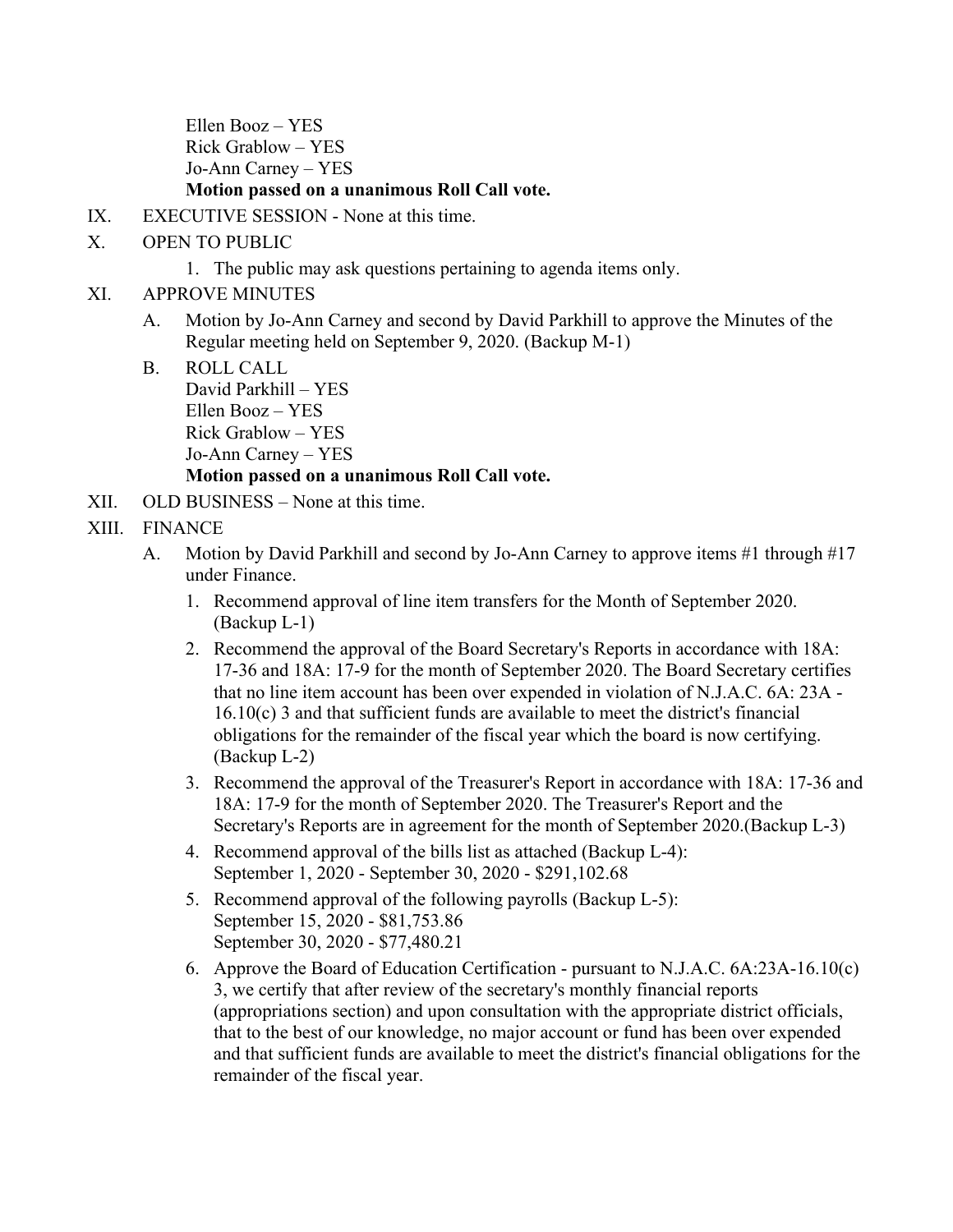- 7. Recommend to approve the expense reclassification report for September 2020. (Backup L-6)
- 8. Recommend to approve the T-Mobile for Education Covid-19 agreement to provide hotspots for students, in the amount of \$2,400.00. (Backup L-7)
- 9. Recommend to approve and ratify the agreement with Therapy Source to supply therapy services at the rates listed in the attached. (Backup L-8)
- 10. Recommend to approve psychological and psychoeducational assessments provided by Jaime Cifuentes on an as-needed basis, with honorarium rates of \$595.00 and \$750.00. (Backup L-9)
- 11. Recommend approval of the staff charged to the IDEA grant. (Backup L-10)
- 12. Recommend approval to charge the attached staff member salary to the Title I SIA funds for 2020-2021. (Backup L-11)
- 13. Recommend approval to accept the Coronavirus Relief Fund Grant in the amount of \$27,582. (Backup L-12)
- 14. Recommend to approve the Section 125 Cafeteria Plan for the 2021 plan year with rates as indicated in the attached. (Backup L-13)
- 15. Recommend approval of the agreement with FP Mailing Solutions for a contract period of 39 months. (Backup L-14)
- 16. Recommend to approve the Southern Coastal Regional Employee Benefits Fund rates for the New Jersey Educators Health Plan effective January 1, 2021. (Backup L-15)
- 17. Recommend to approve Christina Murphy as Interim School Business Administrator through the Cumberland County Charter School Network service management agreement effective November 1, 2020.
- B. ROLL CALL

David Parkhill – YES Ellen Booz – YES Rick Grablow – YES Jo-Ann Carney – YES

#### **Motion passed on a unanimous Roll Call vote.**

- XIV. POLICY UPDATES None at this time.
- XV. PERSONNEL
	- A. Motion by Ellen Booz and second by Jo-Ann Carney to approve items #1 through #3 under Personnel.
		- 1. Recommend approval of the staff list and salaries for the 2020-2021 school year as attached. (Backup PER-1)
		- 2. Recommend approval of the personnel actions as listed in the attached. (Backup PER-2)
		- 3. Recommend to approve the attached staff member's salary increase. (Backup PER-3)
	- B. ROLL CALL

David Parkhill – YES Ellen Booz – YES Rick Grablow – YES